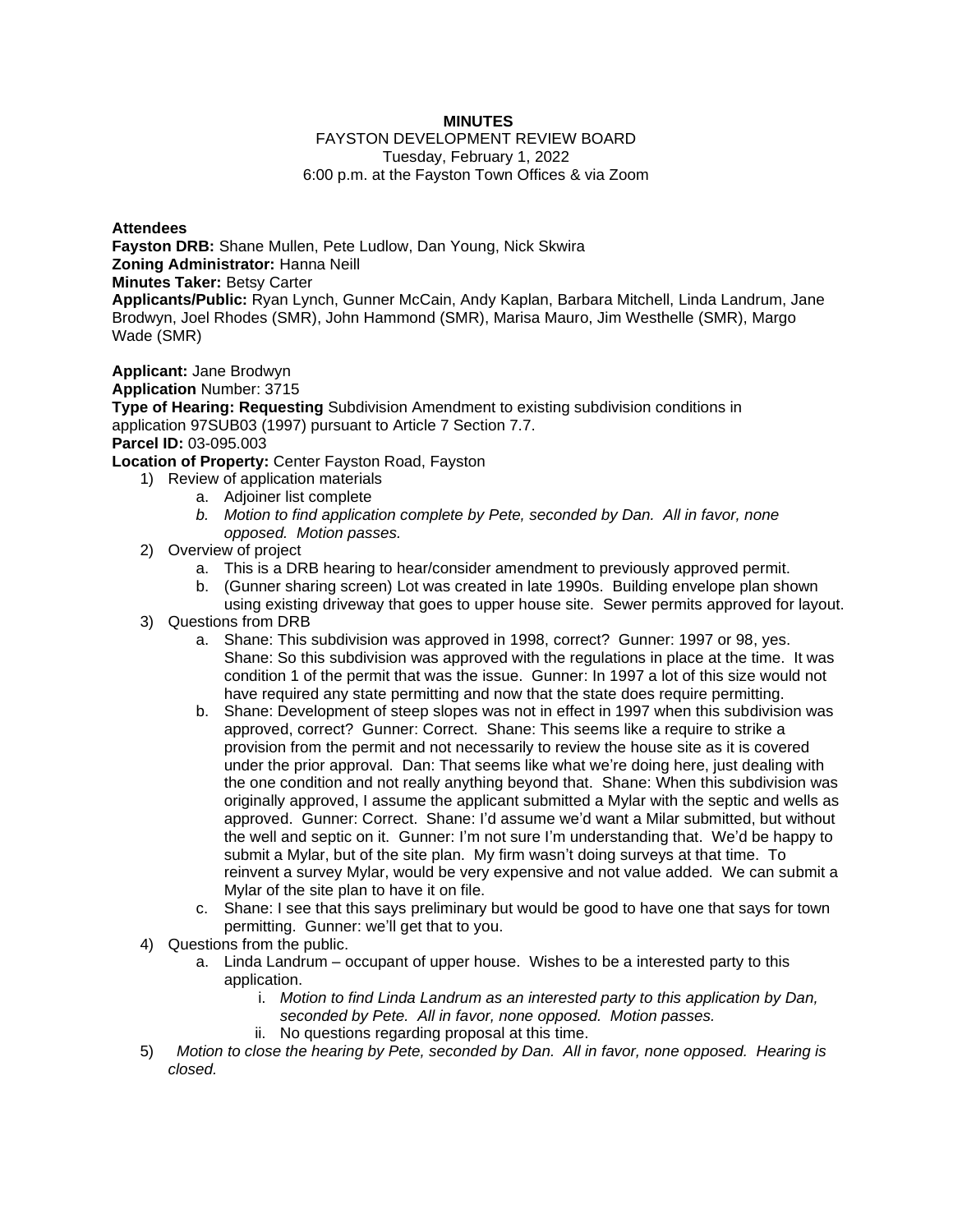# **Applicant:** Andy Kaplan

# **Application Number(s):** 3706 & 3707

**Type of Hearing:** Final Plan Review- requesting approval under Article 6 & 7 of the Fayston Land Use Regulations for a minor subdivision of 18+/- acres to a 7.9+/- acre lot, a 5.8+/- acre lot, and a 4.2+/- acre lot. Also requesting approval under Article 3.4(E) for development on slopes in excess of 15% grade.

# **Parcel ID:** 06-052.002

**Location of Property:** 2122 Bragg Hill Road, Fayston

- 1) Review of application materials and status.
	- a. Memo was sent to applicant and consultant for additional information required.
	- b. Review of Memo by Gunner
		- i. Confirm right of way: 30' right of way.
		- ii. Driveway culverts: notes added to plan for 24" culverts.
		- iii. Thinning and clearing areas: Information added to slope map (Gunner showing on screen). Added a "no cut zone" around existing spring.
		- iv. Limits of disturbance included on plans.
		- v. Width and depth of lot 2 driveway has been clarified on driveway cross section.
		- vi. Driveway contouring defined.
		- vii. "Preliminary" needs to be removed from drawing.
		- viii. Wetland application included in application packet.
		- ix. Sewer permitting will be submitted after clearance from town.
	- c. Additional notes:
		- i. Ryan Lynch's property/house better shown on plans.
		- ii. Town road culvert located and placed on drawing. Photo of culvert included in submission and shows significant leaf accumulation, indicative of gentle flow from the culvert.
- 2) DRB Questions
	- a. Shane: I don't see the spring line. Gunner: Oh I missed that. We show the water line as per the survey. We learned that there is not a waterline from the spring back to Mr. Kaplan's house, but there's actually a different spring feeding his house. We do show Marissa's waterline and we do know it has an easement.
	- b. Shane: What are your thoughts about providing a standard easement for that waterline? Gunner: We'd have to talk the lawyers about it, but there's an easement there and specifying a width may do more harm than good. Shane: But she has the easement to do/maintain the line there? Gunner: Yes.
	- c. Shane: On the slope map provided, I see the building envelope as defined from lot 3 appears to include slopes in excess of 25%. Gunner: I'll have to double check that situation. Shane: from my perspective I'm not terribly concerned with those small pieces in the center. Though part of that larger swath of red in the building envelope area. Gunner: that is an area where we couldn't do a foundation. We'll doublecheck the colors. Shane: So you could trim the envelope down? Gunner: Yes.
	- d. Shane: On tree clearing plan, there is a note for no clearing in wetland or wetland buffer. As discussed in prior hearing, this area is an identified wildlife corridor. I have to note in the town regulations that there is no cutting permitted. Gunner: I think that's a condition that we can accept, but maintenance cutting may be required as advised by a forester or the wetlands people.
	- e. Shane: There are sections in the LUR that state the DRB can increase setbacks in wetlands. In this particular instance, I noticed the areas of thinning incorporate an extensive amount of slopes in excess of 15% and even up to 40%. I have a bit of concern of what appears to be a few acres in that thinning area that has clearing of trees on steep slopes. Gunner: The thinning area on lot 2 is about 1.5 acres (Gunner sharing screen and showing thinning areas and wetland buffer). Shane: How do you define the allowable thinning? Does someone count the trees and determine 35%? Gunner: Yes, someone goes in and counts trees and marks what stays and goes. We've also stipulated leaving stumps on steep slopes. Shane: In this thinning plan, is there any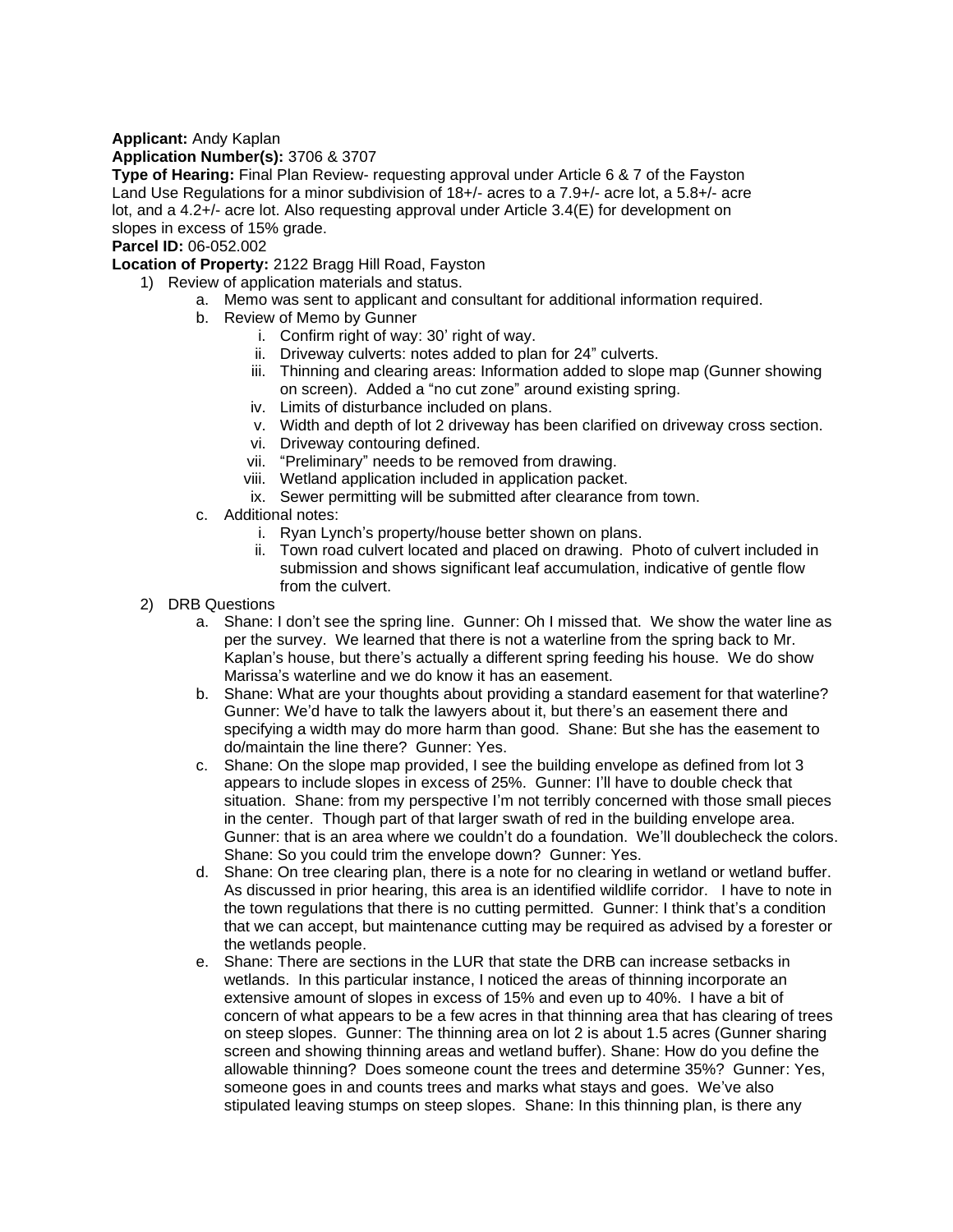differentiation in size of trees to be cut? Gunner: We can define it as you like. Something in the 4-6" deviate size is recommended.

- f. Nick: How much input do the wetlands permit provide clarity on the clearing? Gunner: The permit only is around the lot 2 driveway and have nothing to do with the thinning of not in the wetlands.
- g. Shane: Does the board have any particular thoughts on that (wetland buffer extension)? Dan: I have no particular thoughts on that, but I do have a question on lot 2 clearing, the intent is to create a view? Gunner: Yes to open up some space for a parklike setting and allow for some light to come through. Dan: So you'd be targeting a specific height of trees? Gunner: It would be a combination of height and location.
- h. Shane: With the idea and understanding of the clearing and thinning to provide a solar gain and some sort of view, (Shane sharing screen) if we open up this area and provide a clear healthy buffer, but the fact that this is on steep slopes concerns me from an erosion standpoint. I think we should limit the thinning/clearing area to this pocket. Gunner: we can certainly discuss, but we'd like to retain that southern arear to provide some flat area for the future owners to use. Andy: I agree with that assessment. Gunner: so we agree to what is on your screen right now.
- i. Shane: In looking at lot 3 with the proposal for full clearing that would open up a space at Bragg Hill and Stagecoach; that seems to be a huge change for the viewscape and impact the wildlife in that area. How did you determine the no clearing the spring area? Gunner: We looked at the factors in the area and we took it out 50' south and kept it right up to the powerline right of way. Shane: My concern is that it'll be a major change in the scenery in the area due to the current canopy then some sudden clearing. Gunner: The powerline right of way has to stay clear and the power company has that easement and will maintain that area. To leave some trees in that area can be acceptable, but we need to have some clear cutting and can define the 65/35% thinning.
- j. Shane: Any thoughts from the board on this area? Pete: I think they should clear as little as possible, but also understand people want the view. Shane (showing screen with polygon depicting area for thinning rather than clearing).
- 3) Questions from Public
	- a. Ryan: I appreciate the culvert being depicted on the drawing and understand it's the town's responsibility to keep that clear; I disagree with the assessment of the flow through the culvert. The tree clearing is new to me versus the last meeting, so I was a little surprised to see so much being cleared up to Bragg Hill Road.
	- b. Marisa: I'm sorry for coming in late, but I want to understand more about the tree clearing. Shane: yes we were reviewing the tree clearing plan. Marisa: As far as I'm concerned, I'm ok with the review so that it took into account the wetland area and power lines. Gunner (showing screen): We'll eliminate this area from the clearing plan (triangle previously discussed) and keep a no cut zone around your spring. Marisa: As far as wetland barriers are concerned, what are the colors? Gunner: the colors are the slopes, the wetland is here. Marisa: So is the black area for clearing? Gunner: Yes that is for clear cutting around the house. Shane: To help clarify, there is a dashed yellow line that connects the flags on the map; the yellow line is the delineated wetland. The hashed line with 2 dots is the wetland buffer.
	- c. Marisa: I am worried with the additional clearing will impact the historical area and the pictures of the farm. Gunner: we did discuss that there is a view there, but people are typically looking downslope. All of this development is uphill of the view and road.
- 4) Does the board have everything it needs to discuss and allow for permitting with conditions? Dan/Nick: I believe so. Gunner: handling by condition is fine, but please send over the graphic of the lot 2 thinning versus clearing area. Shane: And that there is no stump clearing outside of the limits of disturbance. Gunner: Ok. Hanna: I just got the most recent AMPs from VT water quality and it talks about the slope of the land versus width of distance away from the wetland buffer. Gunner: I'm not familiar with that document, but we've already agreed to a 100' buffer on the lot 2 thinning area. AMPs are not rules but should be respected. Shane: What document are you looking at? Hanna: It just came in the mail and it's a manual for recommended logging practices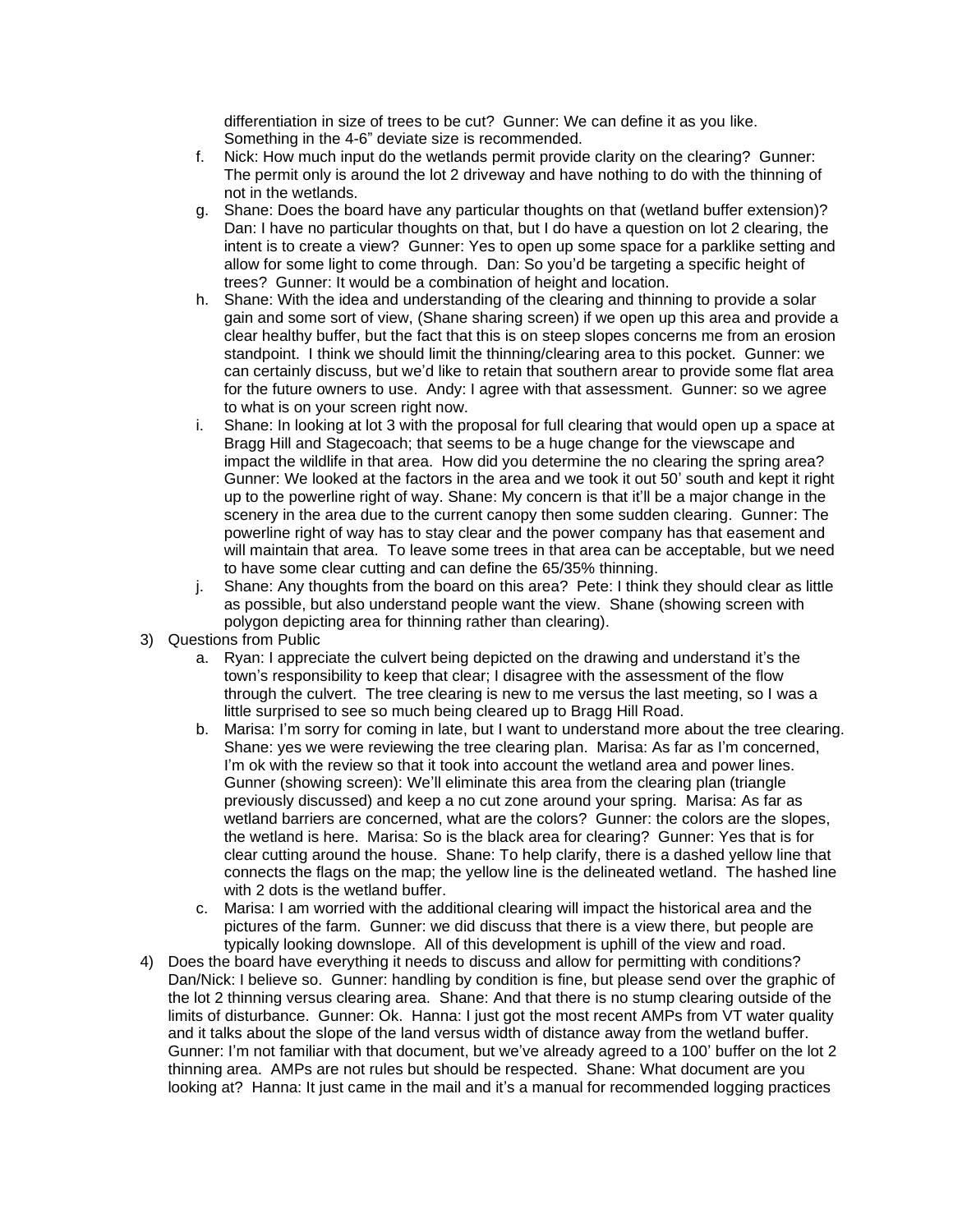in wetland areas. Shane: It looks like with the 100' buffer that was added that we're providing plenty of space.

*5) Motion to close hearing by Pete. Seconded by Dan. All in favor, none opposed. Hearing closed.* 

### **Applicant:** Sugarbush Mountain Resort **Application Number:** 3713

**Type of Hearing:** Requesting Conditional Use approval (Article 5) under Table 2.6 (C) (2) Accessory Structure/Use to (21) Ski Area Operations of the Fayston Land Use Regulations. **Parcel ID:** 11-085.001

**Location of Property:** 626 Mt Ellen Road, Fayston

- 1) Review of application materials.
	- a. Several applications were included in the meeting packet. One is the temporary permit for the structures with a new application for 2 cabins/sheds/warming huts with a food kiosk.
		- b. Floor plans and descriptions provided, abutting land owners notified, map showing overall parcel, and Mt Ellen base area plan showing structures.
	- c. Motion to find application complete by Pete, seconded by Dan. All in favor, none opposed.
- 2) Review of project
	- a. SMR is here to gain approval for the 2 warming cabins and food kiosk and those qualify under "ski area operations" and qualify for conditional use.
	- b. They meet the setbacks for dimensional standards for resort development district. The meet the density front, side, and rear setbacks. Height is under 50'. This seems straightforward after reviewing Article 5.
	- c. Under article 10 of ski area operations this outlines warming huts, snack bars, and restaurants (amongst other things)
- 3) Questions from the Board
	- a. Shane: Are these proposed to be permanent structures? Margo: They are on blocks and not a foundation, but we would like to keep these permanently placed.
	- b. Shane: Is there any earthwork required? Margo: Yes we needed to level the ground with some grading. Shane: These are in existence at the moment correct? Margo: Yes. John: Once VT Adaptive was built, we needed to move to the south side of the building. Shane: Is the location on the map where they are now? Margo: They are there now. Shane: No other earthwork? Margo: Correct.
	- c. Shane: For utilities, what is going to the warming cabins? Margo: None. The only utility in the building (cabin) is a propane heater. There is also a propane heater and electricity to the snack bar with temporary water (fresh and grey). John: We do want to add electricity in the future. Shane: How, where will the power run? John: There is already conduit there, we just need to run the line through. Shane: And the water for the restaurant is self contained? Margo: Yes.
	- d. Pete: There are replacing preexisting buildings? Margo: Last year we had the warming cabins on the other side of the lodge. In the current location there used to be a Waffle Cabin that had power. The food kiosk backs up to the ticket building and is pulling power from there.
	- e. Nick: So the food kiosk is already there? Margo: Yes we are asking for after the fact approval.
	- f. Shane: so the warming huts will stay where they are. Is the food kiosk subject to moving or being replaced year to year? Margo: We'd keep it in the same footprint and same general size.
	- g. Shane: In thinking about the food kiosk how it may change year to year, for the board if the structure changes in size year to year, do we feel SMR should provide some notice of any changes in size? Pete: It raises the question and depends on who the vendor is year to year and what size they will need. Margo: The current kiosk is 6 x 16 and designed to fit on a trailer. John: If you're comfortable saying the structure shouldn't extend beyond a certain size, We want to provide the ability to keep this amenity, but we'd like to get it permanently permitted.